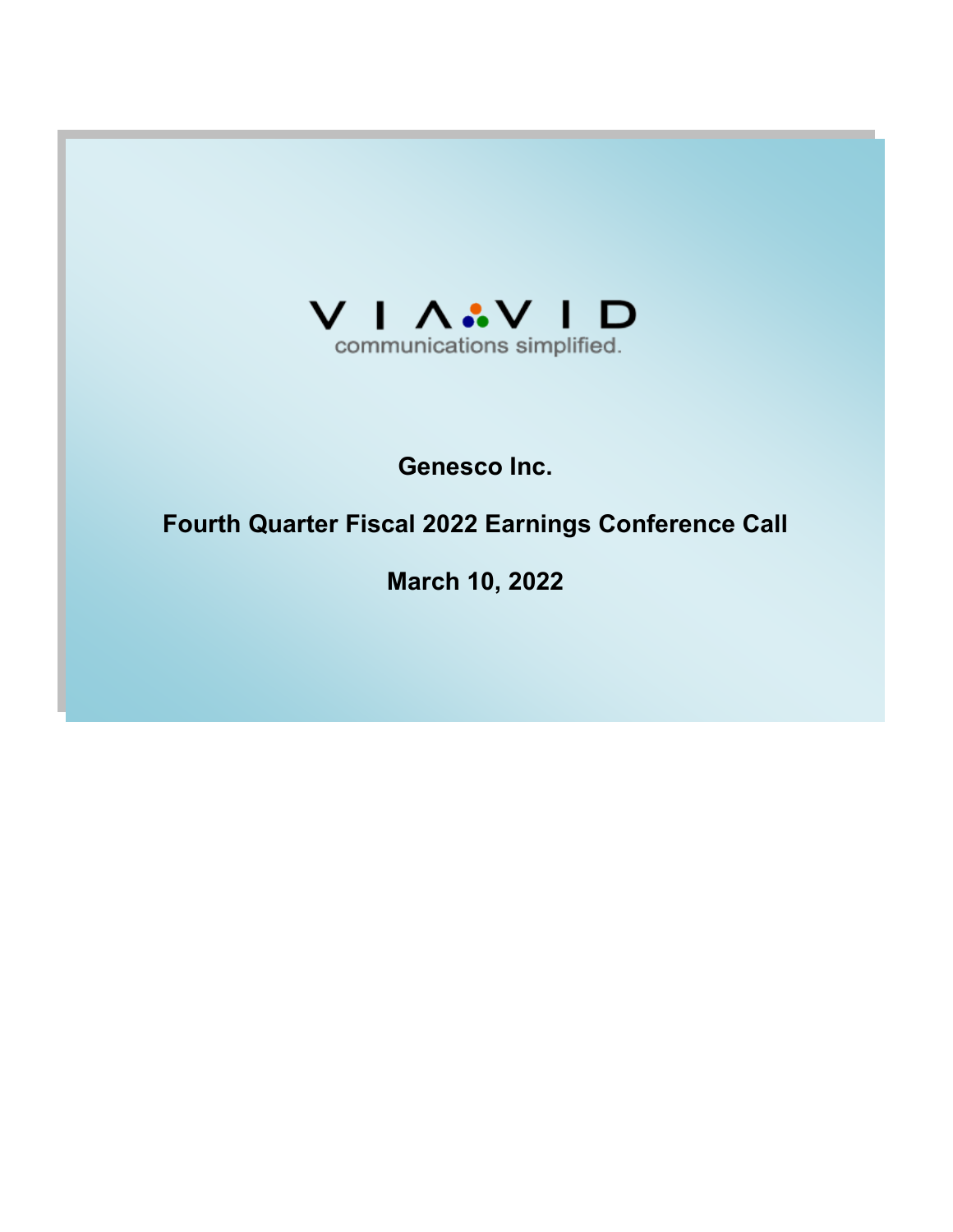## **C O R P O R A T E P A R T I C I P A N T S**

**Darryl MacQuarrie,** *Senior Director, Financial Planning and Analysis* **Mimi Vaugh,** *Board Chair, President and Chief Executive Officer* **Thomas George,** *Senior Vice President, Finance and Chief Financial Officer*

# **C O N F E R E N C E C A L L P A R T I C I P A N T S**

**Steve Marotta,** *C.L. King & Associates* **Mitch Kummetz,** *Seaport Global Securities* **Corey Tarlowe,** *Jefferies*

## **P R E S E N T A T I O N**

#### **Operator**

Good day, everyone, and welcome to the Genesco Fourth Quarter Fiscal 2022 Conference Call.

Just a reminder, today's call is being recorded.

I will now turn the call over to Darryl MacQuarrie, Senior Director of FP&A. Please go-ahead sir.

#### **Darryl MacQuarrie**

Good morning, everyone, and thank you for joining us to discuss our fourth quarter and full year Fiscal 2022 results.

Participants on the call expect to make forward-looking statements. These statements reflect the participants' expectations as of today, but actual results could be different. Genesco refers you to this morning's earnings release and the Company's SEC filings, including the most recent 10-K and 10-Q filings, for some of the factors, including the impact of COVID-19 and supply chain issues that could cause differences from the expectations reflected in the forward-looking statements made during the call today.

Participants also expect to refer to certain adjusted financial measures during the call. All non-GAAP financial measures referred to in the prepared remarks are reconciled to their GAAP counterparts in the attachments to this morning's press release and in schedules available on the Company's homepage, under Investor Relations in the Quarterly Earnings section.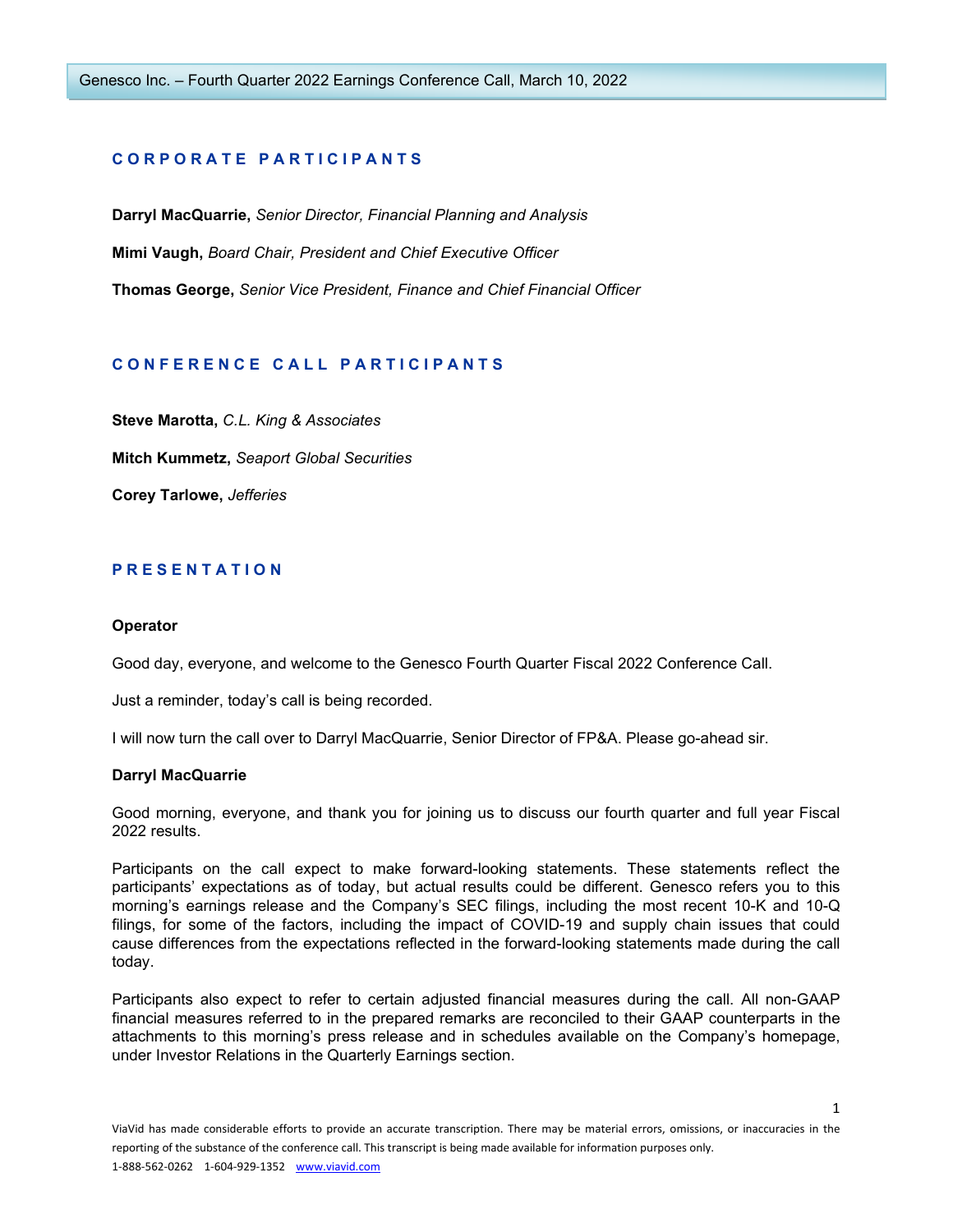I want to remind everyone we have posted a presentation summarizing our results that is accessible on our website.

With me on the call today is Mimi Vaughn, Board Chair, President and Chief Executive Officer, who will begin our prepared remarks with an overview of the period and the outlook for Fiscal '23, and Tom George, Chief Financial Officer, who will review the quarterly financials in more detail, provide guidance for Fiscal '23, and then turn the call back to Mimi, who will discuss strategic initiatives to drive our business in the coming year.

Now, I'd like to turn the call over to Mimi.

#### **Mimi Vaughn**

Thanks, Darryl. Good morning, everyone. Thank you for joining today.

A very strong holiday season concluded an outstanding year. Throughout Fiscal '22, we accelerated our recovery from the pandemic and delivered record results for our footwear companies, even as we navigated a number of acute challenges. Despite multiple COVID variants, bottlenecks across the supply chain, labor shortages and higher costs, we capitalized on the opportunity of a strong consumer spending environment to drive our business forward. Our exceptional results underscore the earnings power of our business model, the solid foundation for growth we've built through the strong competitive positions of our retail and branded concepts, and the successful execution of our footwear-focused strategy.

My sincere thanks and congratulations to our incredible teams across the Company for achieving this great success.

There are several key achievements that defined the year:

- we grew revenue more than 35% over last year and 10% over Fiscal '20;
- gross margin expansion and meaningful expense leverage drove record operating income for our footwear businesses, as we achieved an operating margin above 6%;
- we generated \$240 million of operating cash flow, putting us in a great position to further invest in our business and return over \$80 million to shareholders through share repurchases equal to 9% of outstanding shares; and
- We delivered record adjusted earnings per share of \$7.62, an increase of more than 65% over Fiscal '20.

Additional highlights include:

- capitalizing on the accelerated shift to online spending and holding onto last year's almost 75% gain, to reach almost \$0.5 billion of digital sales;
- growing our branded wholesale business by almost \$90 million, versus two years ago, while improving profitability, adding new licenses and strengthening retail partnerships; and
- increasing store revenues over 40% from last year and nearly achieving Fiscal '20 levels, despite having 55 fewer stores.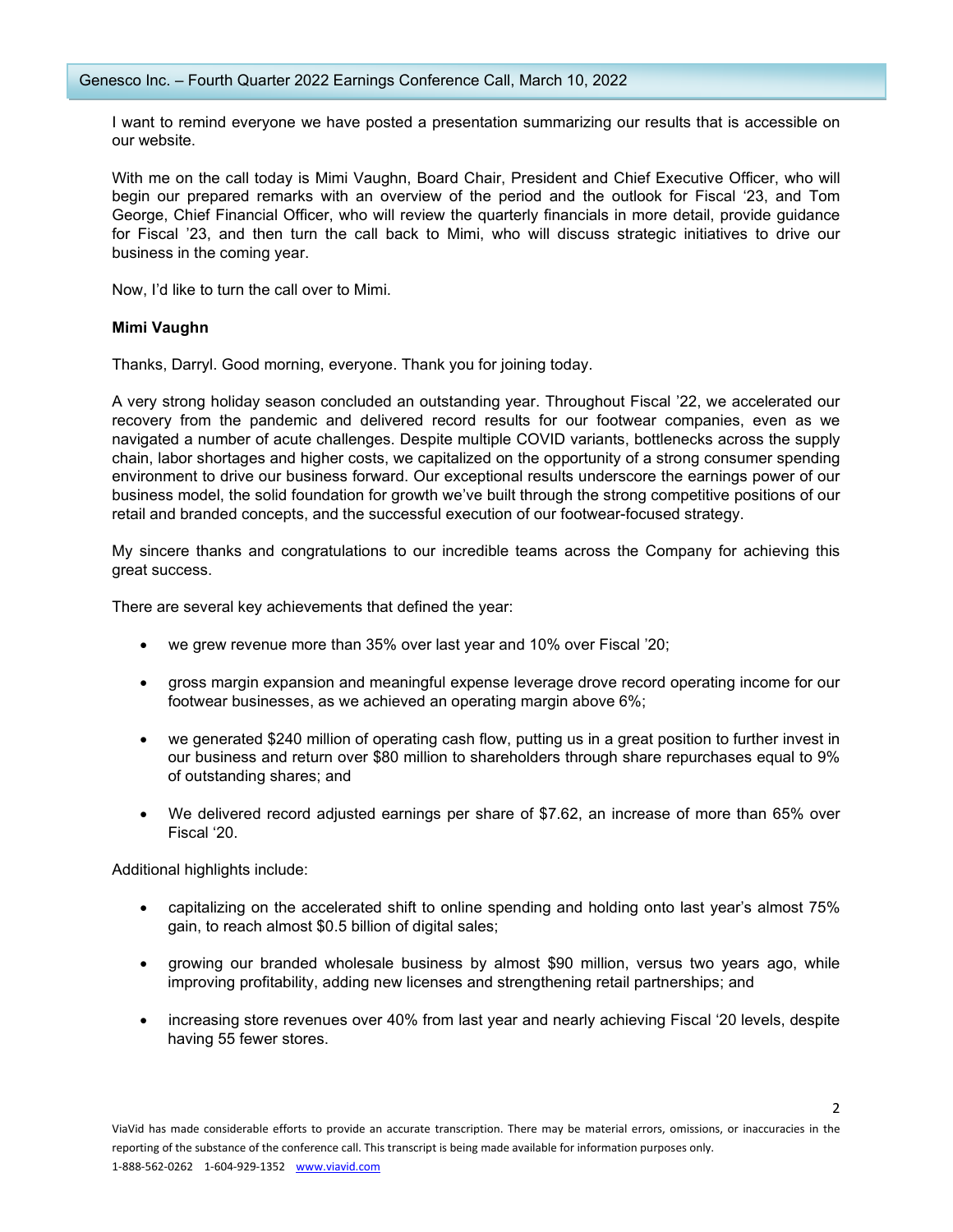Overall, our results highlight the work we've done to create and curate leading footwear brands and, importantly, to strengthen our position as the leading destination for teen and youth branded fashion footwear.

In today's channel-less world, where the consumer can truly shop anywhere, Journeys' and Schuh's growth underscores the tremendous loyalty developed with existing customers and compelling proposition offered to new customers. Teens view us as the unparalleled fashion authority, choosing fashion-right brands and styles, validating whatever brands we're currently selling, and they are increasingly turning to our concepts for their branded footwear needs. We are not dependent on any one brand for the majority of our revenue, but rather ten or more brands typically constitute 80% of what we sell. Trend-driven teens, who are looking for the most current assortment of fashion footwear that is always evolving, whether they want to make a statement to stand out or want to fit in and be just like their friends, come to Journeys and Schuh to buy multiple brands and seek advice from our knowledgeable, fashion-advisor salespeople in our youth-focused, full-service environments. The effects from the pandemic on how consumers shop, rather than harming our business, was instead the catalyst to reach new heights.

Shifting now to the fourth quarter, the work we did to have the right assortments and the right holiday marketing campaigns helped deliver Q4 results well ahead of expectations. Consumer demand was robust, and we, nonetheless, believe our results would have been even stronger had we been able to maintain historic levels of inventory. Our performance over last year's Q4 was driven by store sales and, versus two years ago, by digital and branded wholesale sales.

Q4 highlights include:

- Revenue up 14% over last year and 7% over two years ago. Remarkably, we achieved this despite overall inventory being down almost 20% versus last year and down by one-third compared with the fourth quarter two years ago during the key holiday period.
- With much more limited promotional activity, coupled with price increases, full price selling was very strong, fueling a 300-plus-basis-point increase in gross margin versus last year and a 200 basis-point increase compared to two years ago, much stronger than expected.
- Higher sales and this better than expected gross margin resulted in double-digit operating income expansion over pre-pandemic levels and record adjusted earnings per share of \$3.48, an increase of more than 25% compared to last year's holiday season and 13% compared to two years ago.

From a channel perspective, the power of our omnichannel strategy was on full display in the fourth quarter, as consumer appetite to shop in-person, especially in the days leading up to Christmas, drove an almost 20% increase in store sales over the year ago period. Strong demand in stores, with many items selling as soon as they hit the store floor, meant less store inventory than usual was available to service online demand. We saw the biggest shift to in-store shopping in the U.K., as Schuh stores were open 100% of the quarter, compared to roughly only a third of the days last year. Despite the strong in-store sales in both Journeys and Schuh, we held onto almost 90% of last year's digital sales in total.

Turning now to discuss each business, I'll start with Journeys and begin with a huge congratulations to the team on setting all-time records of sales and operating profit for the year. Journeys' performance underscores the competitive advantages the business has built and how it has leveraged those advantages to further separate itself as the destination for branded fashion footwear for teens. All of Journeys top ten brands experienced year-over-year growth in Fiscal '22, with most notching significant gains.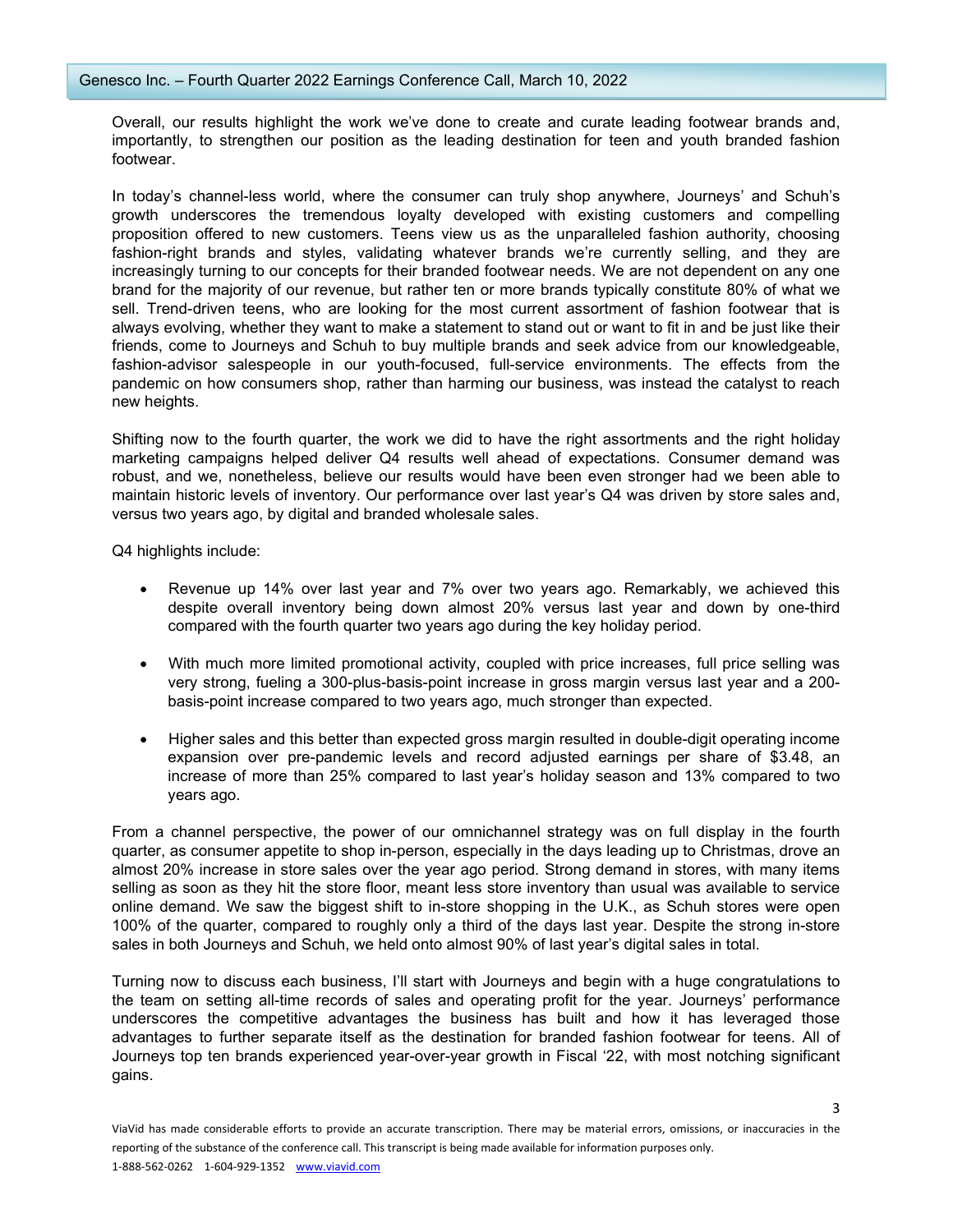The current fashion cycle, which I've been describing as shifting more into casual away from fashion athletic, plays into Journeys' strengths, positioning Journeys well among its competition to deliver this assortment. In anticipation of continued supply chain pressure, we encouraged customers to shop early, and they did, and the holiday season got off to a very strong start. At this peak volume time, as the season unfolded, while traffic remained solid, conversion, which had been robust, dropped off, as Journeys was not able to quickly replenish in-demand product to match outsized holiday demand. While Journeys' talented store teams drove sales above last year's levels, selling whatever was available, we believe Journeys' sales would have been meaningfully higher had we been able to get the inventory receipts we had ordered. As a positive, tight inventory led to unprecedented levels of full-priced selling, with customers also willing to absorb price increases to secure desired product, driving further margin acceleration.

Finally, the Journeys team continues to live its core values of being a family with an attitude that cares, partnering during the holidays with non-profit Can'd Aid and customers at the register for its largest national community activation, and donating \$600,000 for bikes for underserved youth across the United States. As part of this initiative, Journeys' headquarter's employees built and donated 300 bikes and helmets to two Nashville elementary schools just in time for the holidays.

Shifting to the U.K., we were incredibly pleased with holiday results, as Schuh capitalized on pent-up consumer demand and delivered Q4 constant currency revenue up more than 30% versus last year and 12% versus two years ago. Like Journeys, Schuh's strength is its ability to deliver the fashion brands desired by its youth consumer, and Schuh drove nice growth across its diversified mix of both casual and fashion athletic footwear. As a result of its stellar execution throughout the pandemic, navigating multiple store openings and closings, and making the most of its advanced digital capabilities, Schuh garnered improved product access, being moved up a tier by a number of its high-profile brands. This step forward in access, coupled with less severe supply chain disruptions and strong inventory management, allowed Schuh to be in a better inventory position over the holidays. U.K. customers were more comfortable shopping in-person, leading to better in-store traffic. Schuh retained much of its digital gains from when stores were closed last year, resulting in a Q4 46% digital penetration. Lastly, less promotional activity and product mix also drove strong margin gains.

Turning now to our branded side, our plan to reimagine Johnston & Murphy for a more casual, more comfortable post-pandemic environment continues to prove out in the marketplace, with the biggest Q4 bottom line gain over last year of all our businesses. J&M continues to expand its focus from not just the products consumers need for work, but the products people desire for everyday life. Q4's strong sellthrough in boots, casual and casual athletic footwear, and equally strong performance in apparel and outerwear, demonstrates just how far we've come making J&M an attractive, multi-category lifestyle brand. This pivot has included new strategies for how and where we reach our customer. New productstory marketing campaigns have been very effective, and we've seen the most growth in our digital channel, up 14% compared to Q4 last year, and growth in our under-35 customer base up 30% in Q4. Much stronger demand and supply constraints pushed inventory more than 50% below pre-pandemic levels, hampering our ability to capture all of the demand during the holidays and return J&M to prepandemic sales. Nevertheless, we're excited about J&M's trajectory and expect upside in the year to come.

Rounding out the discussion, momentum for Licensed Brands accelerated as the year progressed, notching impressive sales growth of 70% over last year, as we successfully turned around the business and capitalized on the new capabilities we obtained with the Togast acquisition. While supply chain disruption and excess freight costs weighed on the P&L throughout the year, we saw growing demand for both Levi's and Dockers footwear in value and full-priced channels, positioning the business for improved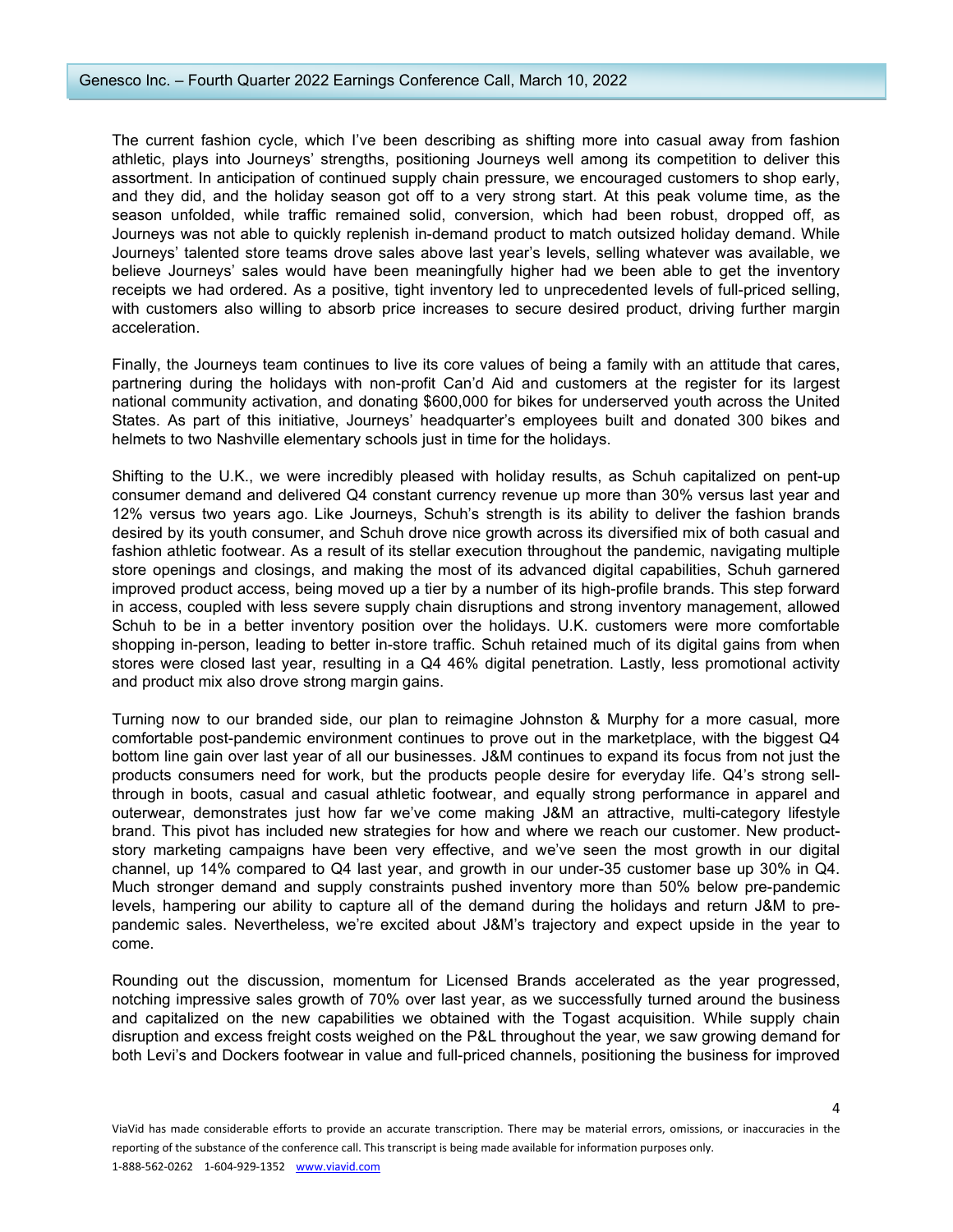profitability as these challenges subside and we continue to take advantage of the white space in the marketplace.

In conclusion, our footwear-focused strategy is delivering results. COVID provided the real opportunity to transform our business at a more rapid rate. We are a healthier company today and delivered growth and improved earnings as a result of higher digital sales and profits, a more profitable store channel and growing branded wholesale sales. Our future is bright, as we build upon the progress we have made.

Turning now to the current year, Fiscal '22 had headwinds, I have discussed, and also some unique tailwinds; namely, healthy consumer spending in the first half due to significant government stimulus, an unusually good environment for full-priced selling as a result of high demand and scarcity of supply, and we benefitted from some one-time gains related to rent and government relief, mostly in the U.K.

With respect to Fiscal '23, sales have gotten off to a much stronger start versus last year, but a slower start versus pre pandemic, driven largely by the lower inventory levels and lagging tax refunds. We are expecting year-over-year trends to moderate as we anniversary stimulus and the lack of inventory further pressures growth early in the new year, especially in the first quarter. Looking further into Fiscal '23, we're working hard to overcome the cost pressures that are prevalent today and we don't anticipate the factors that led to such a strong full-price selling environment to be sustained.

Tom will provide the financial details of our outlook momentarily, but we feel confident about delivering top line growth on top of a very strong Fiscal '22. Consistent with what I have outlined, we are planning the back half to be much stronger than the first half, as inventory levels improve, logistics cost pressure starts to ease, and continued price actions help offset higher costs. Fiscal '23 will also be an investment year for J&M, as we advance the work on the brand's repositioning. We expect adjusted earnings per share for Fiscal '23 to be between \$7.00 and \$7.75, and believe somewhere close to the middle of the range is where the year will land. While there are a number of variables at play, our results over what has been a very volatile past 24 months gives me great confidence in our team's ability to execute.

Finally, our ESG program will achieve an important milestone early in the year, with the completion of our inaugural enterprise-wide carbon footprint assessment. Our work continues to progress, with more to come when we publish a comprehensive ESG report later this spring.

Now, to close, I'd like to again thank our people for their outstanding work and diligent efforts through another challenging year. Throughout Fiscal '22, our employees stepped up wherever needed, and I can't overstate how critical this work was to our success. Companies succeed, like we have, because of strong teams and dedicated people who help them achieve new heights. I am incredibly proud of what we accomplished together.

Now, I'd like to turn the call over to Tom.

## **Thomas George**

Thanks, Mimi.

I would like to echo Mimi's remarks regarding the continued success of our key strategies and our amazing people. With the year now behind us, we feel even more confident in our portfolio and the ability of our footwear-focused strategy to drive strong results. Throughout the year, we saw continued strength in all our businesses, culminating in a strong Q4, which was driven by our teams' ability to execute the strategies put in place.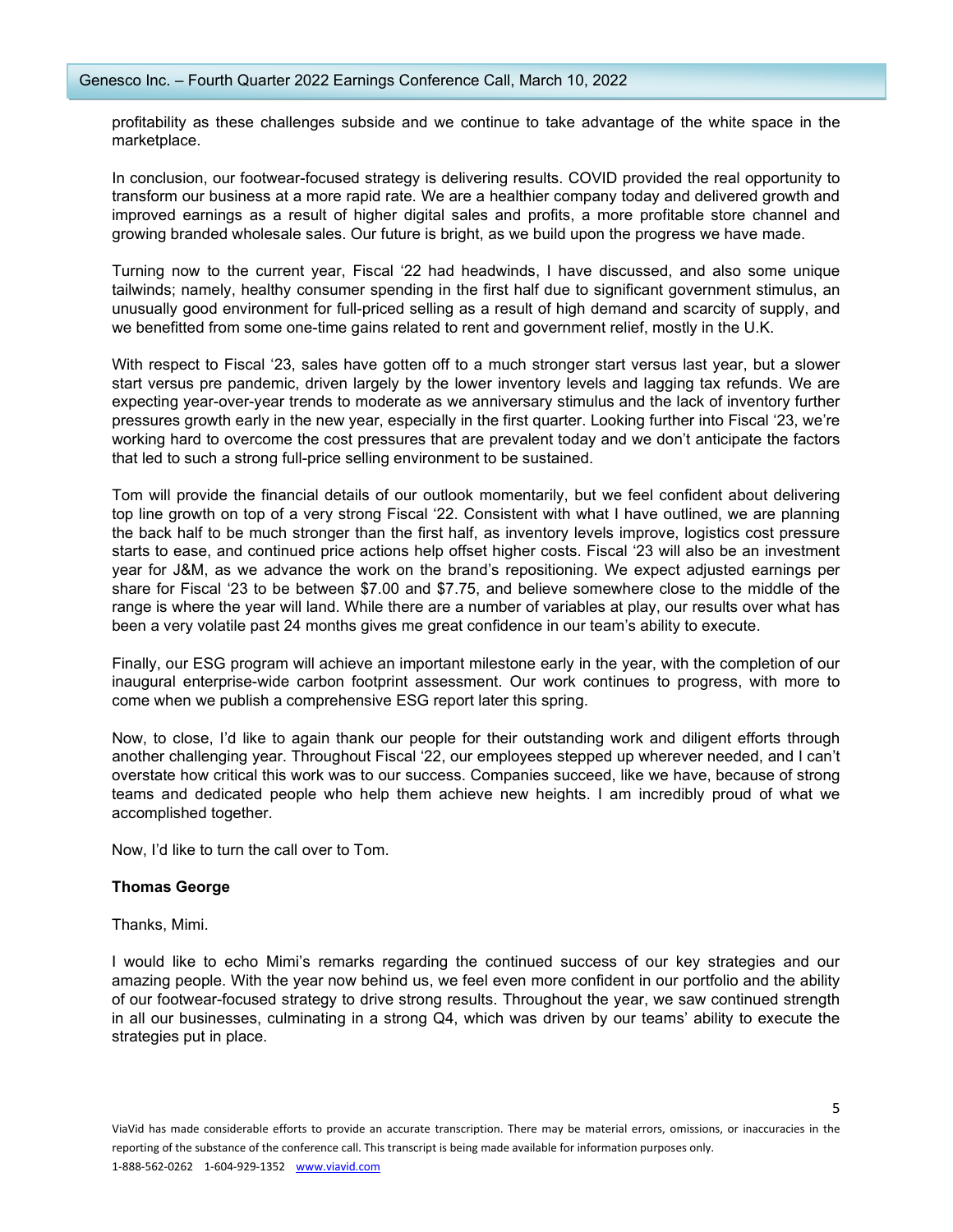Before I get into the details of the quarter, I want to again remind you, as we have done throughout the year, that we believe comparing to our pre-pandemic Fiscal Year '20, two years ago, typically provides the more difficult, and often most meaningful, assessment of our business. However, when comparing to Fiscal Year '20, keep in mind how our strategy has changed our business. E-commerce has become a larger percentage of sales, along with wholesale sales for Licensed Brands. These changes come with an overall lower gross margin rate due to the impact of direct shipping expenses and the expansion of our wholesale volume. However, this should be more than offset with lower SG&A from these businesses. While these changes are reshaping the P&L, they have a net positive impact on operating margins and an added benefit of a less capital-intensive business model.

Turning now to the specifics for the quarter, consolidated revenue was \$728 million, up 7%, compared to Fiscal '20. Journeys grew 2%, while Schuh grew 12%, on a constant currency basis, and we more than tripled our Licensed Brands business. As for J&M, the quarter started off strong in November, but supply chain challenges led to a significant lack of inventory, which led to J&M's sales being down 12% for the quarter.

From a channel perspective, we experienced increases in both the e-com and wholesale channels, and while we drove robust growth in the store channel, sales remained 4% below Fiscal Year '20, as scarcity of inventory impeded sales. Worth noting, as well, is that we ended the quarter with 55 fewer stores than we had in Fiscal Year '20, as we optimize our store footprint. On a year-over-year comp basis, however, total company comp store sales were up 10% and were driven by comp sales of 6% at Journeys, 22% at Schuh and 55% at J&M. Finally, e-commerce sales were up 36% to Fiscal Year '20, and accounted for 22% of total retail sales, up from 17% in Fiscal Year '20, while we also held onto 88% of last year's gains, even while having the majority of our stores open during the quarter.

We were again very pleased with gross margins, which were up 310 basis points to last year and 200 basis points versus two years ago. Strong full-priced selling and price increases offset the channel mix impact of increased e-commerce and wholesale and increased logistics costs. Increased logistics costs put approximately 120 basis points, or \$9 million, of pressure on Q4 gross margin and were the greatest drag in our branded businesses.

Journeys' and Schuh's gross margins were up 330 and 250 basis points, respectively, to Fiscal Year '20, driven by more full-priced selling and higher footwear ASPs. J&M's gross margin was up 420 basis points to Fiscal Year '20, also benefitting from strong full priced selling and price increases, which also drove the release of slow-moving inventory reserves. Finally, Licensed Brands' gross margin was down 190 basis points to Fiscal Year '20, as we experienced almost 1,000 basis points, or almost \$5 million, of pressure from additional logistics costs, which more than offset margin improvements in the business.

Adjusted SG&A expense was 39.8%, which was 170 basis points more than Fiscal '20, as deleverage from investments in marketing and higher incentive compensation more than offset leverage in occupancy and selling salaries.

As a reminder, our incentive compensation plan is based on year-over-year performance and, comparatively speaking, we had a much lower bonus expense in Fiscal Year '20 Q4 than we did this year.

The other major driver of the deleverage was in marketing expense, which is due to our efforts to drive our digital footprint, as well as brand awareness. This coincided with price increases in digital marketing costs, including increased cost-per-click.

It's worth mentioning, last year's SG&A levels were unusually low, benefitting from tens of millions of dollars of one-time COVID rent relief. We did, however, experience significant leverage in occupancy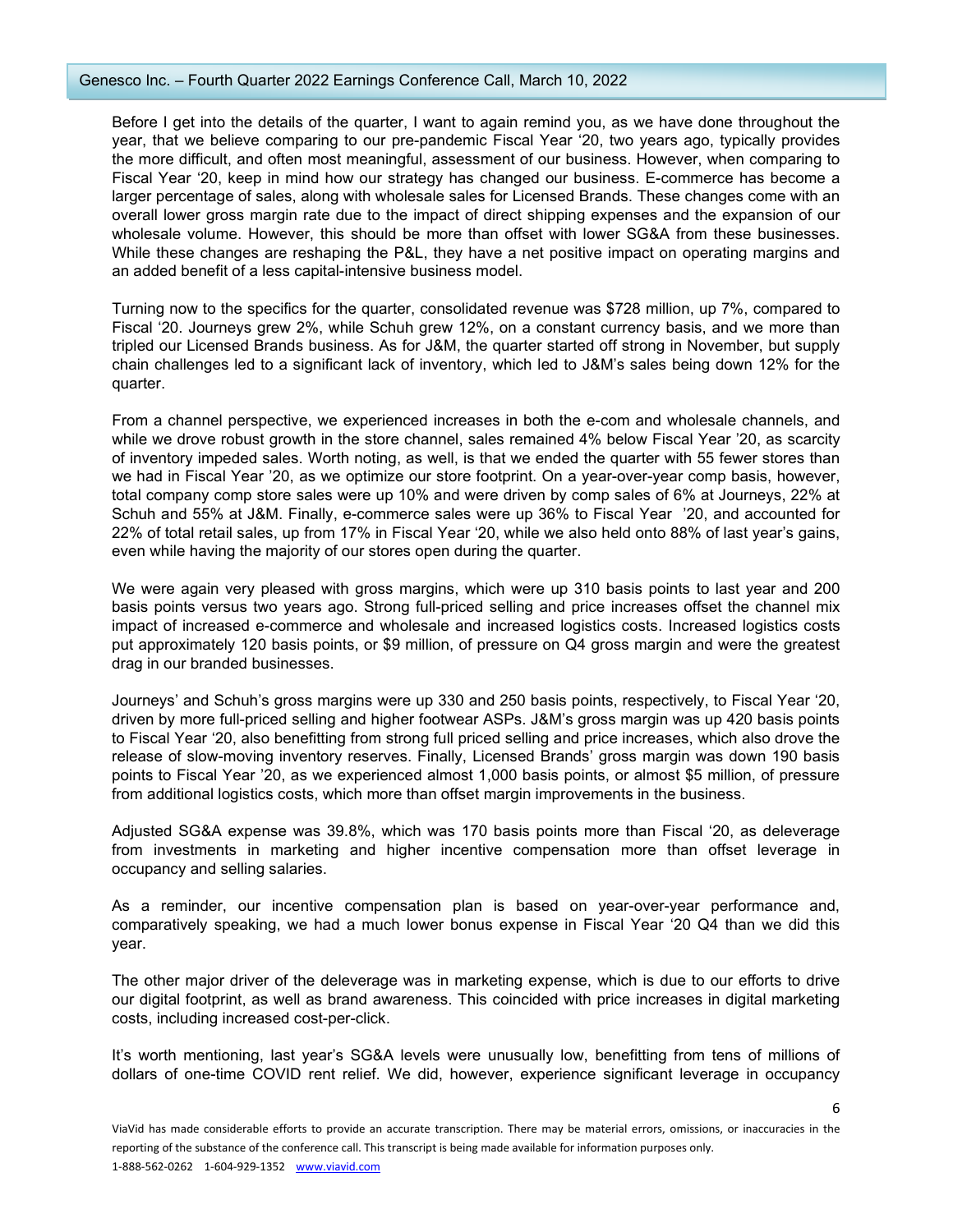costs, driven by both permanent reductions and some temporary rent waivers and government relief in Canada and the UK.

Regarding our rent reduction efforts for Fiscal '22, we negotiated permanent reductions through 181 renewals, which achieved a 16% reduction in rent expense in North America on a straight-line basis. This was on top of a 22% reduction for 123 renewals last year. These renewals are for an even shorter term, averaging approximately two years, compared to the three-year average we have seen in recent years. With 45% of our fleet coming up for renewal in the next couple of years, this continues to remain a key priority.

Finally, we were pleased with our ability to leverage selling salaries, particularly in this higher cost and more difficult labor environment, as we effectively utilized our workforce management tools.

Last quarter, we reported that we had identified the full amount of our \$25 million to \$30 million cost savings target. A large part of these savings are from current and future reductions in store occupancy. We will continue to focus our multi-year cost savings efforts on store channel profitability, including further efforts on reducing occupancy costs, gaining more efficiencies with selling salaries to mitigate the effects of wage pressures, and continually look for ways to further drive efficiencies given the changing cost structure of the business.

In summary, fourth quarter adjusted operating income was \$66 million, a 9.1% operating margin, compared to \$59 million, or 8.8%, for Fiscal Year '20. Versus last year, operating income improved by \$2 million, or 2.6%. Again, last year's SG&A levels were unusually low, benefitting from significant COVID rent relief. The impact of this was greatest at Journeys and, in large part, led to lower operating income this year, despite higher sales and gross margins, as Journeys anniversaried these one-time gains. The profitability achieved during the quarter provides strong evidence of the operating margin expansion that we are continuing to see with our footwear-focused strategy, as well as our ability to execute our growth algorithm. As Mimi mentioned, for the fiscal year, we achieved north of a 6% operating margin, which was an important milestone in our long-range plan.

For the quarter, our adjusted non-GAAP tax rate was 25%, which compares favorably to the 37% last year, due to the impact of the CARES Act tax provisions in the fourth quarter of Fiscal Year '21. This resulted in adjusted diluted earnings per share of \$3.48 for the quarter, which compares to \$2.76 last year and \$3.09 in Fiscal '20.

Turning now to the balance sheet, Q4 total ending inventory was down 24%, compared to Fiscal '20, on sales that were up 7%. At the end of the quarter, all our business experienced inventory shortfalls, versus Fiscal '20, with the most impacted in Journeys and J&M, which were down 20% and 39%, respectively. Our strong net cash position of \$305 million, an increase of over \$120 million, versus last year, was driven by our strong operating performance. Additionally, we consolidated operations and sold a warehouse, realizing a sizeable gain on the transaction.

This strong performance and our confidence in the business enabled us to continue to return cash to our shareholders through the repurchase of 840,000 shares of stock for \$52 million at an average price of \$62.22 per share during the quarter. Total Fiscal '22 share repurchases were approximately 1.36 million shares, or 9% of outstanding shares, at a cost of approximately \$82.8 million and at an average price of \$60.88 per share, which effectively used up our September 2019 \$100 million share repurchase authorization.

As a reminder, to continue to support our capital allocation strategy, we recently announced the approval of an additional \$100 million of repurchase authorization in February of this year, which represents our current availability.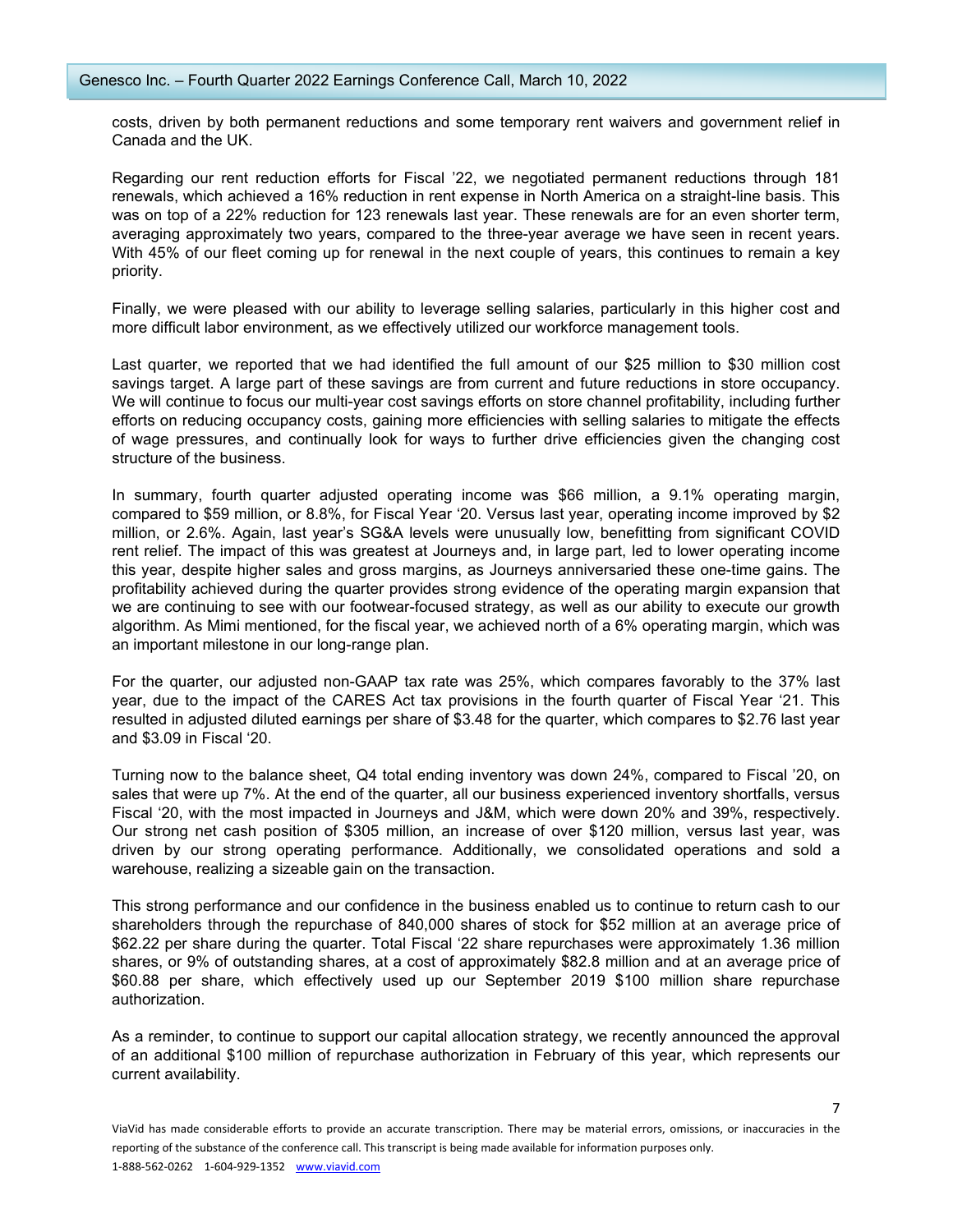Regarding capital allocation strategy, our immediate priority is to accomplish the substantial task of reinventorying, then invest in the business, and continue to return cash to our shareholders through opportunistic share repurchases. Capital expenditures were \$19 million, including our new headquarters, and depreciation and amortization was \$11 million. We opened two stores and closed 11 during the fourth quarter, to end the quarter with 1,425 total stores.

As we look toward Fiscal Year '23 guidance, we are excited about the year ahead and the continued momentum of our business, but we recognize that we are faced with supply chain delivery delays, increased product and logistics costs, and the lapping of significant stimulus last year in the first half. Regarding supply chain delays, we expect inventories to normalize late Q2 to early Q3. In addition, we expect to experience wage pressures throughout the year.

After considering these factors, we expect Fiscal Year '23 sales to grow 2% to 4%. For adjusted earnings per share, we expect a range of \$7.00 to \$7.75 per share, with our best current expectation that EPS will be near the midpoint of the range.

Note that our full year guidance does not anticipate further significant supply chain disruptions or a more rapid escalation of inflation or geopolitical conflicts.

Regarding our individual businesses, for Journeys, we expect first-half sales to be below comparable Fiscal Year '22 levels, since Journeys benefited considerably from stimulus last year. We then expect growth in the back half, as we assume inventories will normalize to pre-pandemic levels and we benefit from further price increases. For Schuh, we expect growth for the year driven by more normalized store openings. For J&M, we expect to return to pre-pandemic sales levels, and we expect growth for Licensed Brands, as well.

Regarding gross margins, we expect gross margin rates to come down versus last year by roughly 40 to 50 basis points, due mainly to increased mark-down activity in the quarters in which mark-downs normally occur, as compared to essentially no promotional activity last year.

We expect adjusted SG&A as a percent of sales to deleverage in the range of 10 to 40 basis points. This is driven by leverage from reduced performance-based compensation being offset by anniversarying significant one-time rent abatements, primarily at Schuh, and selling salary wage pressure. In addition, we will have increased marketing investments to drive our business forward.

Our guidance assumes no additional share repurchases for the fiscal year, which results in Fiscal '23 average shares outstanding of approximately 13.4 million, but we can repurchase opportunistically with the availability under our most recent authorization.

Furthermore, we expect the tax rate to be approximately 28%.

In summary, this all results in an expected operating margin below Fiscal Year '22, which, beyond cost pressures, in large part, is due to a difficult first quarter, and our belief the factors that led to such a strong full-price selling environment will not be sustained.

While we typically don't provide quarterly guidance, I want to provide some perspective on Q1. As I said, we are lapping the benefits of Fiscal Year '22 stimulus, while at the same time experiencing delivery delays. As a result, we expect Q1 sales to be below last year, which is the main driver of a good amount of SG&A deleverage in the quarter. We are also anniversarying some one-time pickups, like rent abatements, in Q1 last year. Regarding gross margin, increased airfreight and logistics costs are driving pressure, particularly at J&M. The good news is we expect overall gross margin to be just under last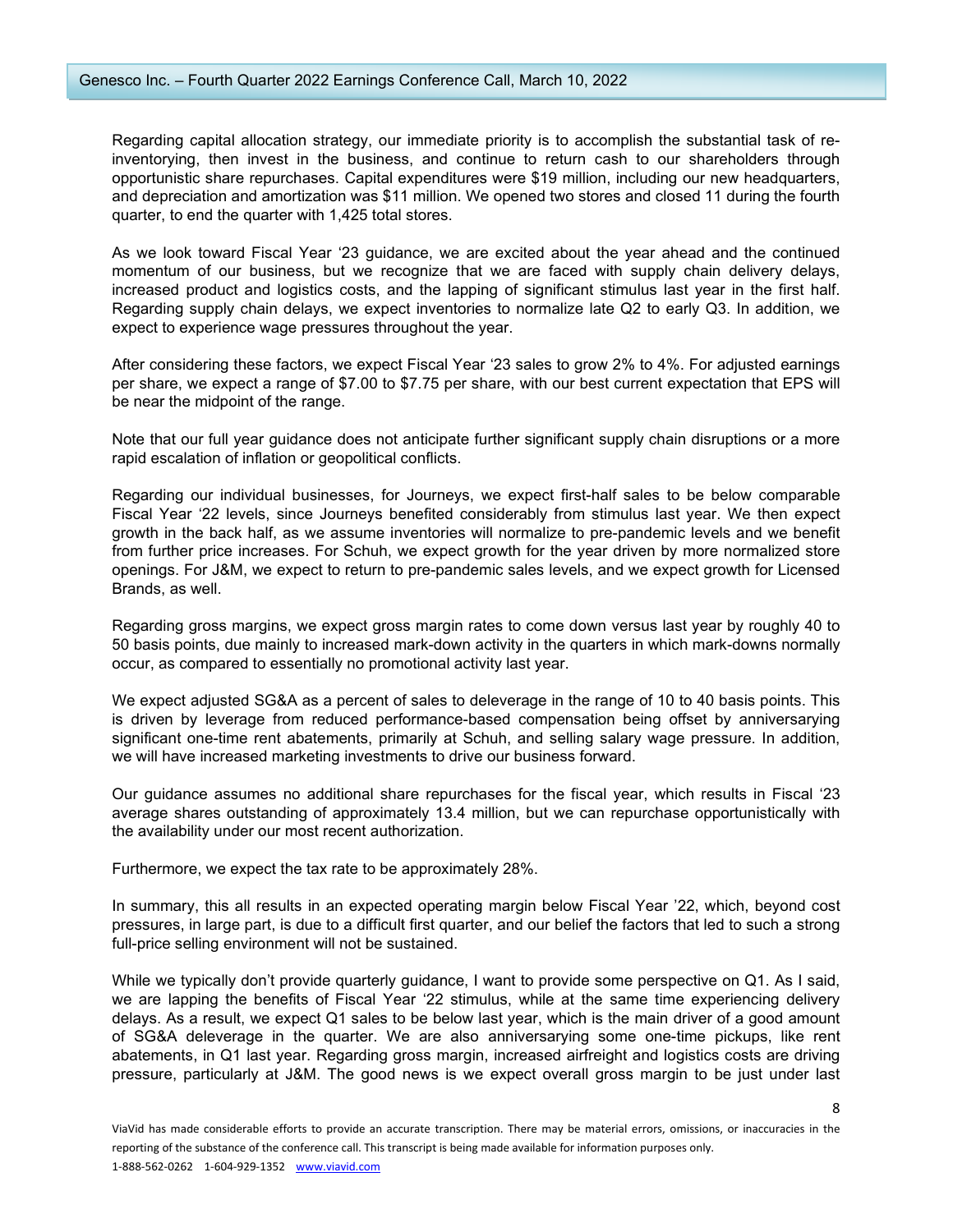year's levels. With all of this, we expect a small loss in the quarter, even as first-half earnings return more to a pre-pandemic cadence. Also, it is worth noting for Q1, we expect to incur a small amount of tax expense due our inability to recognize tax credits for our international operations.

Now, I would like to turn the call back over to Mimi to discuss the progress and continued efforts of our strategic initiatives.

#### **Mimi Vaughn**

Thank you, Tom.

The results Tom detailed clearly demonstrate that our footwear-focused strategy is advancing our business in this ever-changing environment. This strategy, implemented before the pandemic, leverages our teams' significant direct-to-consumer expertise across footwear retail and brands and the synergies between platforms. Driving this strategy are six strategic pillars that emphasize: continued investment in digital and omnichannel, deepening our consumer insights, driving product innovation, reshaping our cost base and pursuing synergistic acquisitions, all to transform our business and exceed the expectations of today's consumer, whose needs have rapidly advanced. We continually refine our focus within the six pillars to take further advantage of the major changes underway in our industry.

Before we get to Q&A, let me walk you through the pillars and briefly highlight select initiatives for Fiscal '23.

The first pillar is accelerate digital to grow the direct-to-consumer channel. The investments we have made paid huge dividends and contributed meaningfully to our results these past two years, as we achieved e-commerce sales growth of almost 80% over this time. Importantly, our online business generates operating margins well into the double-digits, due to our focus on full-price selling, disciplined marketing spend and shipping and return policies to reinforce profitability. This year, we are increasing our IT investments and resources to support digital. We also believe continued enrichment of the digital shopping experience through fit refinement, try-on augmented reality, and shop-the-look features will further add to digital growth in Fiscal '23. After a successful virtual try-on pilot program with Journeys this past year, we plan to roll out that program across all brands in the upcoming year. Additionally, we accelerated automation to support omnichannel growth, and will benefit from last year's go-live of our new carton on-demand system and bespoke e-commerce packing module. Lastly, we will add to our investment in digital marketing to drive traffic and attract new customers. We expect marketing to be up more than 60% versus pre-pandemic spending, in large part driven by these digital marketing increases.

Our second pillar is maximize the relationship between physical and digital channels. During the pandemic, we increasingly saw the importance of these two channels working seamlessly together to provide consumers with their preferred shopping experiences, and we are building on and refining this relationship. Our research has told us that over 30% of our Journeys' target consumers visit local nonmall shopping centers two to three times per month and enjoy the convenience of shopping closer to home, combined with enhanced omnichannel services, like easier curbside pickup. We piloted a number of these off-mall locations and we're very pleased with the early sales and four-wall results. As such, we are expanding our portfolio of Journeys' non-mall locations and opening up to 30 new locations this year. Tools, like our new real estate analytics platform, will allow us to optimize our site selection as we build out this footprint. At Schuh, we are opening a new distribution center in Ireland to better support omnichannel sales there. With this new center, we will also increase the efficiency of our Irish operations, while reducing costs resulting from new duties imposed post-Brexit.

Moving to our third pillar, building deeper consumer insights to strengthen customer relationships and brand equity, data-driven consumer insights and more robust CRM capabilities are key to driving our next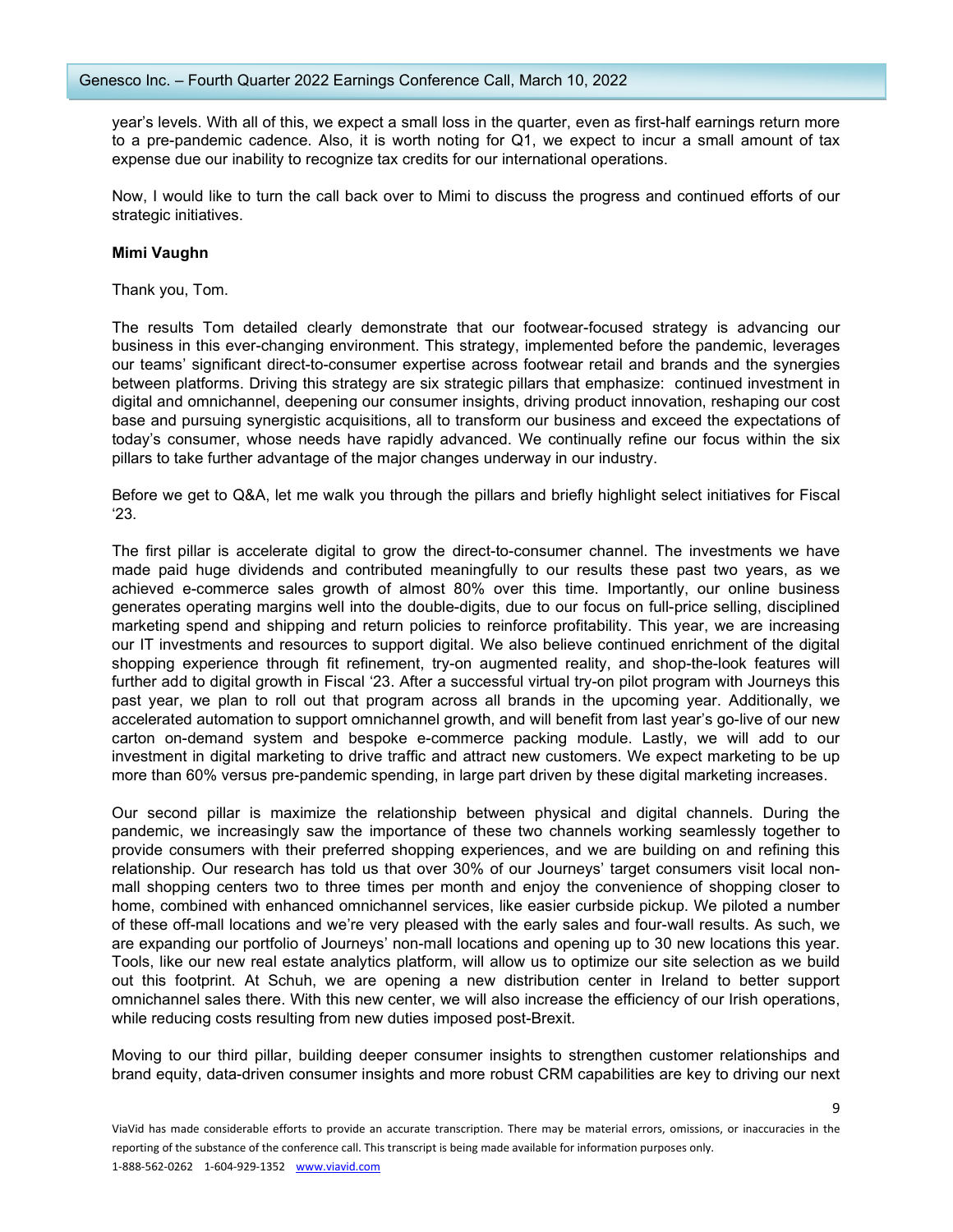#### Genesco Inc. – Fourth Quarter 2022 Earnings Conference Call, March 10, 2022

big wave of growth. Because of the trusted relationship we have with our customers and their parents, and the efforts to capture first-party data in our stores, we are currently able to identify 80-plus percent of our Journeys and J&M customers. This year, we will continue our investments in CRM and data analytics, particularly through database growth and loyalty program advancement. We expect to fully launch our new Schuh loyalty program following a successful test in Fiscal '22, grow our Johnston & Murphy program which launched last year, and advance the work on a loyalty program for Journeys. We will also invest to elevate the Journeys and Johnston & Murphy brands through increased marketing campaigns and spend to support this initiative.

Our fourth pillar, intensifying product innovation and trend insight efforts, we will be utilizing new consumer insights to further innovate Johnston & Murphy's product offering and its accelerated shift to casual. We have made tremendous progress reimagining the brand, highlighting proprietary innovation involving performance, advanced cushioning and breathability technologies in both footwear and apparel, and growing Johnston & Murphy into its position as the number seven casual brand in the premium channel. In addition, we will leverage our Togast capabilities and talent in connection with our new Starter and Etonic licenses, which have shown strong pre-sale demand, and also build on the impressive growth achieved with the Levi's U.S. men's, women's and kids' footwear license and category opportunities in areas like slippers, flip flops and slides. Finally, we are investing in a new scalable wholesale enterprise resource planning system to support the growth of our branded platform.

Pillar five, reshaping the cost base to reinvest for future growth, has been a continuous effort, aimed especially at the store channel and working with our landlord partners to find a solution to right-size rents to match traffic levels. In addition to the approach Tom outlined for rent reduction, we are improving efficiency wherever we have people-intensive activities. For example, this year, we are investing in new receiving automation in our Journeys distribution center, which should lower labor costs and increase productivity, especially during peak receiving periods.

Finally, pillar six, pursue synergistic acquisitions to enhance growth. As we navigated an unprecedented environment over the last two years, acquisitions were not at the forefront of our strategy, in spite of the success we're having with the Togast acquisition. Now that many of the challenges of the pandemic are behind us, we will concentrate our efforts on opportunities to leverage our powerful direct-to-consumer capabilities to grow our branded platform and leverage its synergies.

So, now, to close, while we are so pleased with the year we just finished, we are even more excited about driving our footwear-focused strategy to deliver additional growth and shareholder value.

Operator, we're now ready to open to call to questions.

# **Operator**

Thank you. At this time, we will be conducting a question-and-answer session.

Our first question comes from the line of Steve Marotta with C.L. King & Associates. Please proceed with your question.

## **Steve Marotta**

Good morning, Mimi and Tom. Congratulations on closing out a terrific fiscal year. Mimi, you implied earlier that embedded in your guidance is for a more normalized promotion environment as the year progresses. Do you see that just generally because supply lines will be catching up with demand, or do you see it a little bit more as a leveling of demand, or just wanted to know why you think, just from an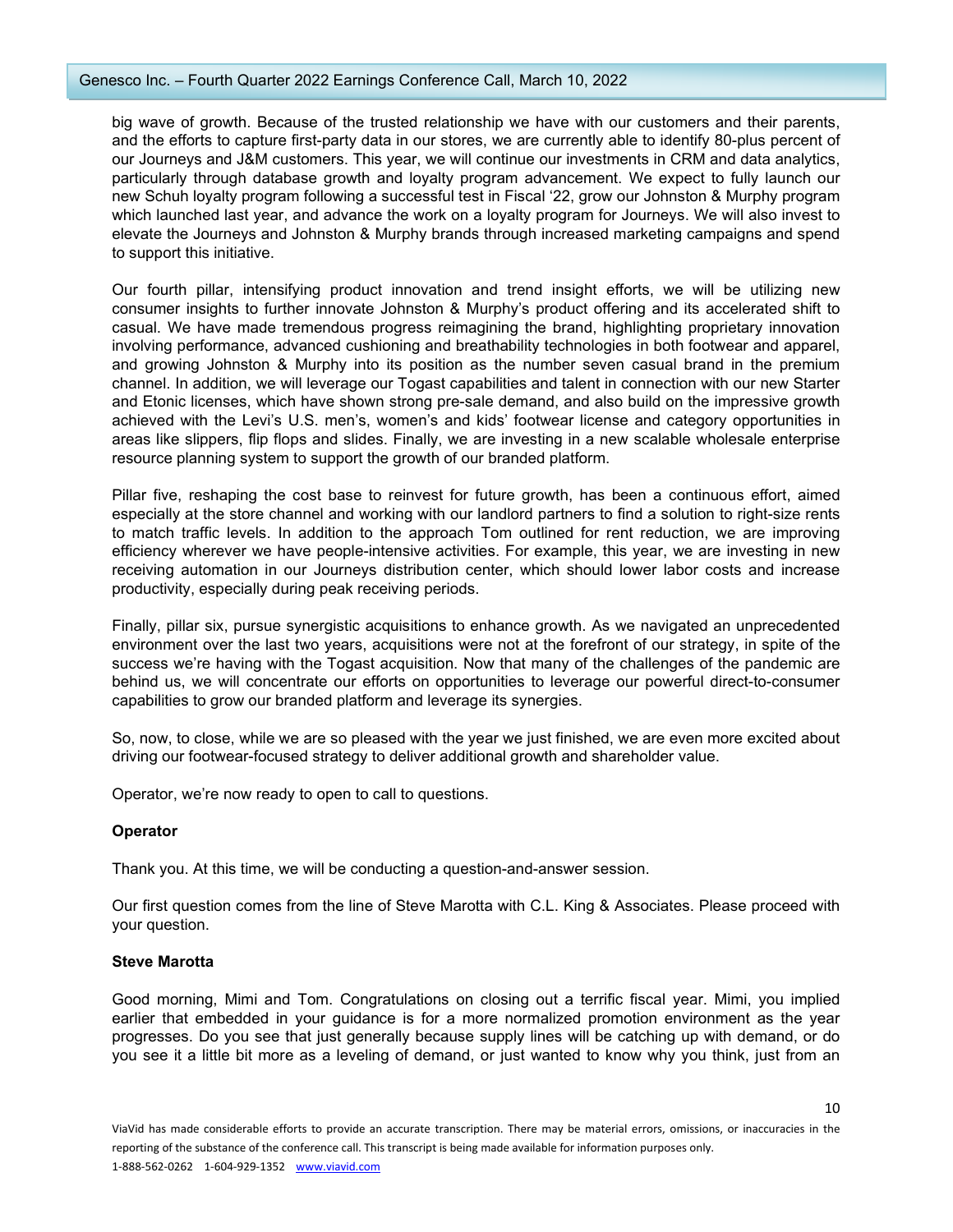industry perspective, that the gross margins that had been—or merchandise margins that have been posted, that a little bit will come off of that?

#### **Mimi Vaughn**

Thank you, Steve. As far as gross margins go, if you think about the cadence of the year last year, what we saw is there was such robust demand and limited supply, that in the quarters in which normally take mark-downs—that is the second and the fourth quarters—that we, essentially, took no mark-downs. It was very much an unprecedented environment, and I think it coincided with the opening of the country as the COVID vaccines were rolling out, and then just an exuberant demand on the part of the consumer, really, fueled by stimulus.

So, as we come into this year and we compare to historical margins, we've learned a lot. We actually think that we will have better margins on business-by-business basis, but that we are going to give back some from last year, just because of the unusual environment that sustained new mark-downs. Our merchants are fantastic, but they have set us up to know that we shouldn't expect to have no mark-downs again this year.

#### **Steve Marotta**

Very understandable. Can you talk about—considering there's issues with another well-known, mallbased footwear retailer, maybe you could discuss your risk mitigation strategies in an effort to avoid similar challenges that they might be feeling currently?

#### **Mimi Vaughn**

Thanks for that question. Journeys is really different, and I just want to talk about how different Journeys is.

What Journeys and Schuh represent is a place for teens and young adults to go buy their fashion footwear. What we are all about is that teen relationship, and we own the teen relationship. When they think about buying fashion footwear, they think about our concept. We're really known as the fashion authority. We validate the choices that teens make, which is really important. They know that what they buy at Journeys, that they'll be fashion-right, and that's a really important offering to give to teens who are nervous about going to school and making sure that they've got the right shoes on. They very much like our curated assortment. They like our service model. They think our sales people are cool. They're very edgy, they look very fashionable. Our teens are in a phase of discovery, and we have the allocated products that our teens really want.

Importantly, we are not dependent on any one brand. As I said, 10 or more brands, typically, make up 80% of what we sell, with more brands constituting the remaining 20%. If you walk into our stores or you visit our website, it speaks to our consumer; it uniquely speaks to our consumer, our young consumer. Branded websites or branded stores stretch beyond our core consumer. They're more about the brand, they're less about the consumer, because they're appealing to a number of consumer segments.

One thing we know for certain about the Journeys business is that fashion is going to rotate, whatever is popular today is not going to be popular tomorrow, and so what our merchants are incredibly good at is discerning those trends, testing brands and styles, knowing what to scale, and, importantly, knowing when to get out of particular brands. I think that's the key skill that keeps our teens coming back and back again, because they know that we're going to have the right assortment.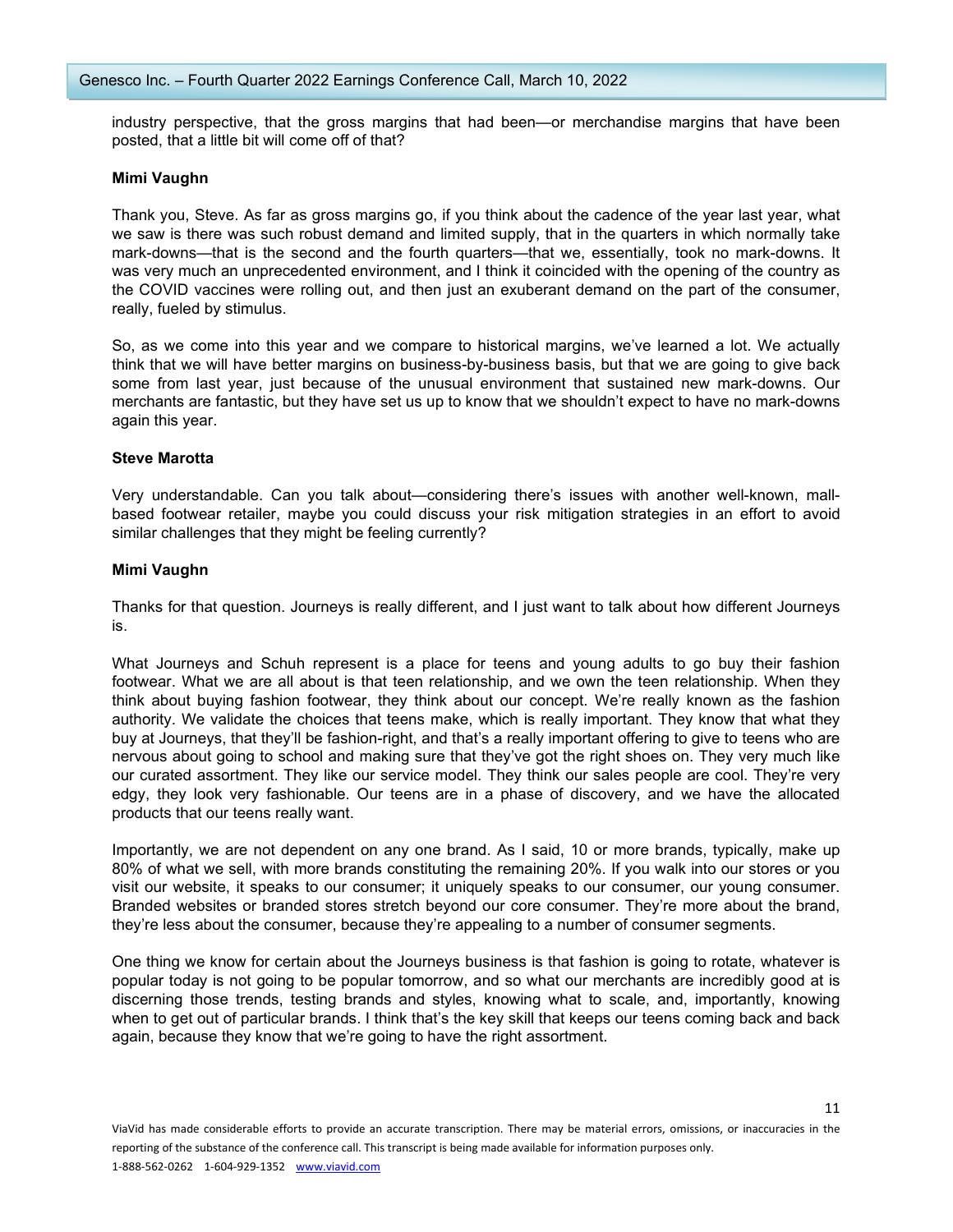So, fashion rotation and the ability to serve a teen customer so effectively through, really decades, with evolving tastes, is a competitive advantage for us, and it's instituted within our merchant talent and capabilities. Schuh is very much the same thing, mining the ins and outs of fashion and brand rotation is what has us stand out from others.

#### **Steve Marotta**

That's very helpful. Maybe if I could just sneak one more in. Considering risk mitigation again and what's going on currently in Ukraine, has Schuh felt any collateral impact from that, either from consumers, from a retail traffic standpoint or digital traffic standpoint, and how do you see that, maybe, progressing over the next two or three months, and how it could affect Schuh? Thanks.

#### **Mimi Vaughn**

We haven't yet seen a specific impact at Schuh. You saw what an extraordinary back-to-school and holiday period that Schuh has had, and that has carried into this fiscal year. I think where we would see the biggest impact is really in higher gas prices. Like the U.S., the U.K. has experienced quite a bit of inflation, for all of the same reasons that we have experienced it, and that consumer in the U.K. will also be sensitive to just overall inflation, and then, specifically, gas prices.

There is a tourist element, an tourist element from Europe, in addition, from broader Europe, but that was impacted by COVID, and so our business has been operating without that effect. So, I really do think it depends on how long this conflict lasts and whether or not a diplomatic resolution can be achieved fairly quickly.

#### **Steve Marotta**

That's very helpful. Congratulations again. Thanks.

#### **Mimi Vaughn**

Thank you.

## **Thomas George**

Thank you.

#### **Operator**

Thank you. Our next question comes from the line of Mitch Kummetz with Seaport Global Securities. Please proceed with your question.

#### **Mitch Kummetz**

Hi, thanks, and let me add my congratulations, as well. Thanks for taking my questions, I've got a few. To start with, on operating margins, you guys landed at a 6.3% this year. If my math is correct, I'm looking at around 5.4% to 5.8% next year. Pre-COVID, you were 4.5%. So, how do you think about operating margin on a normalized basis, and kind of what are the puts and takes to get there?

#### **Mimi Vaughn**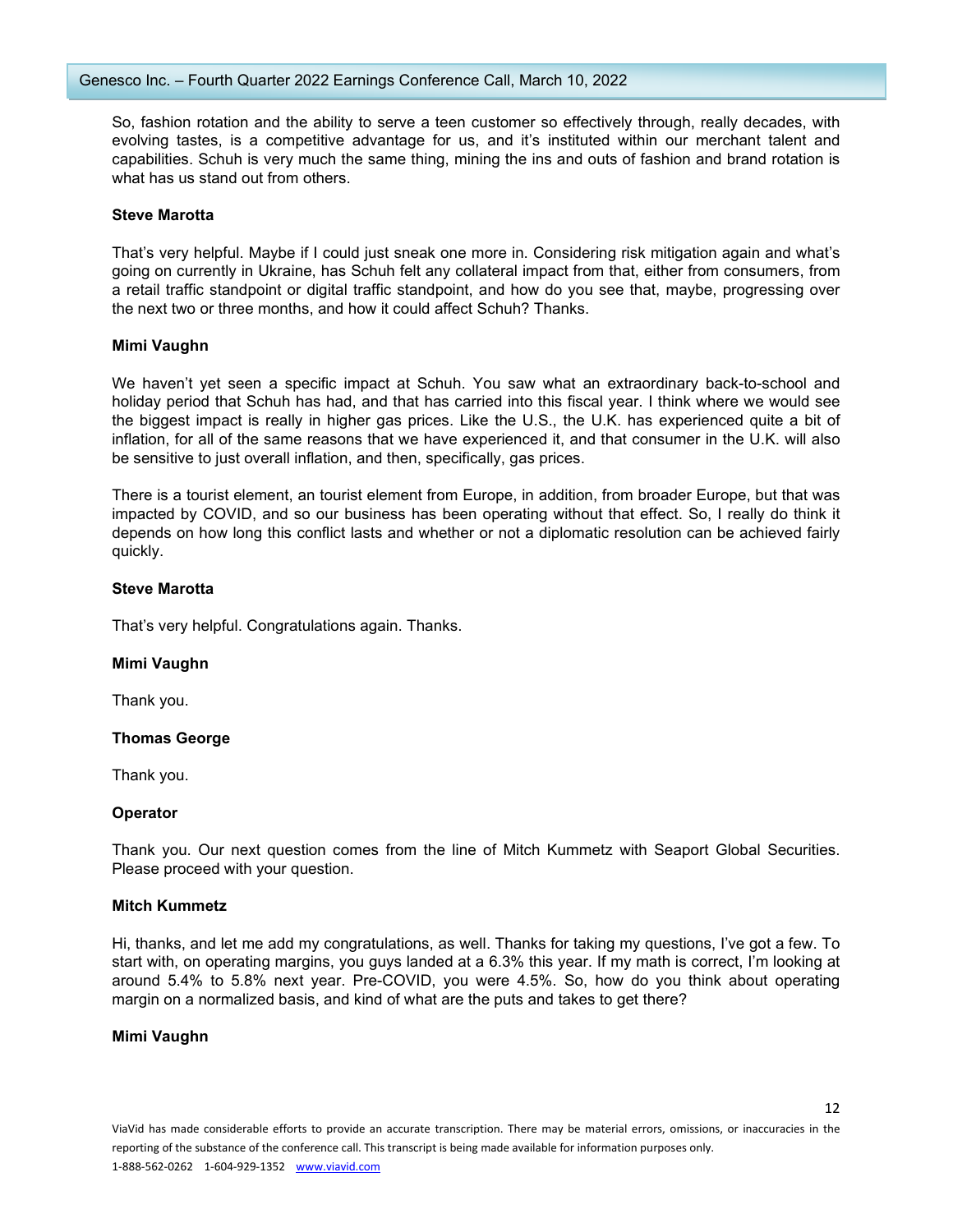Thank you, Mitch. Pre-pandemic, our operating margin was at 4.5%. We had put a 6% target out there and we were delighted that we hit this ahead of schedule. It really shows that our business has the earnings power that we knew it had. But, we know this year, as I just discussed, that we were helped by unprecedented full-price selling, and so we give back a little bit.

I first just want to talk about how excited we are about the organic growth we have in our business, because there's a very close link between that and operating margins. We said 2% to 4% this year, but that's following a really robust year of growth, and going forward, we expect that we're going to have growth in the mid-single-digits.

First, let me talk about this year, and then let me talk about subsequent years.

We feel good about this year, because, while we picked up stimulus in the front half of the year, it largely helped the Journeys business, we left significant sales on the table in the back half. I think our inventories held in there well, but at Christmas, we just hit the wall and feel like we left a lot of sales on the table. So, when you think about this year, we're going to have fewer sales in the front part of the year, but a lot more sales in the back half of the year. In fact, we left more sales on the table than we gained during stimulus. The second thing is that price increases that we have taken are sticking, and so that gives us confidence in this year.

Our business is strong post-pandemic. Our business has changed. This is a transition year. But, in general, the growth algorithm to get us to the mid-single-digits have three pieces:

- The first is that we're going to grow digital, which is now 21% of our sales. If you think about historical growth of digital, we've been 15% to 20%. At 10% or 20%, that alone gives us 2% to 4%.
- We will grow wholesale, that's the second thing. We added almost \$100 million of wholesale sales this year, and going forward, we think there's more opportunity in Licensed Brands. We think that with the new Johnston & Murphy proposition, that we have quite a lot of opportunities on the wholesale side, as well.
- Then, lastly, I talked about a new store strategy for Journeys, where we'll be opening off-mall locations. We've been very pleased with the profitability and the sales that we've seen there, and the opportunity to open more stores will add up to another 2% of growth per year, and on wholesale, that's about another 1%. In addition to our store comp, we feel like there is ample opportunities for growth, all of this with a more capital-light model and more diversified beyond the store channel.

Coming back to the 6% operating margin, we'd be there this year if not for a tough first half, and a tougher first quarter, especially. So, we feel confident that with this growth, we could get to higher than 6%. We'd like to see how the business normalizes this year, and we'll come back to you and let you know how it will evolve after this year.

## **Mitch Kummetz**

If I look at operating margin by operating group, Journeys, for '22, I think came in around 10.5%, so that's actually slightly better than prior peak, but your other three businesses are still well below prior peak, particularly J&M and Licensed. Now, I know Licensed looks a lot different than it did prior peak. But, how do you think about the operating margin opportunities in those businesses? I mean, can J&M get back to a 7%, can Licensed get back to a 10%? Can you maybe just quickly address that?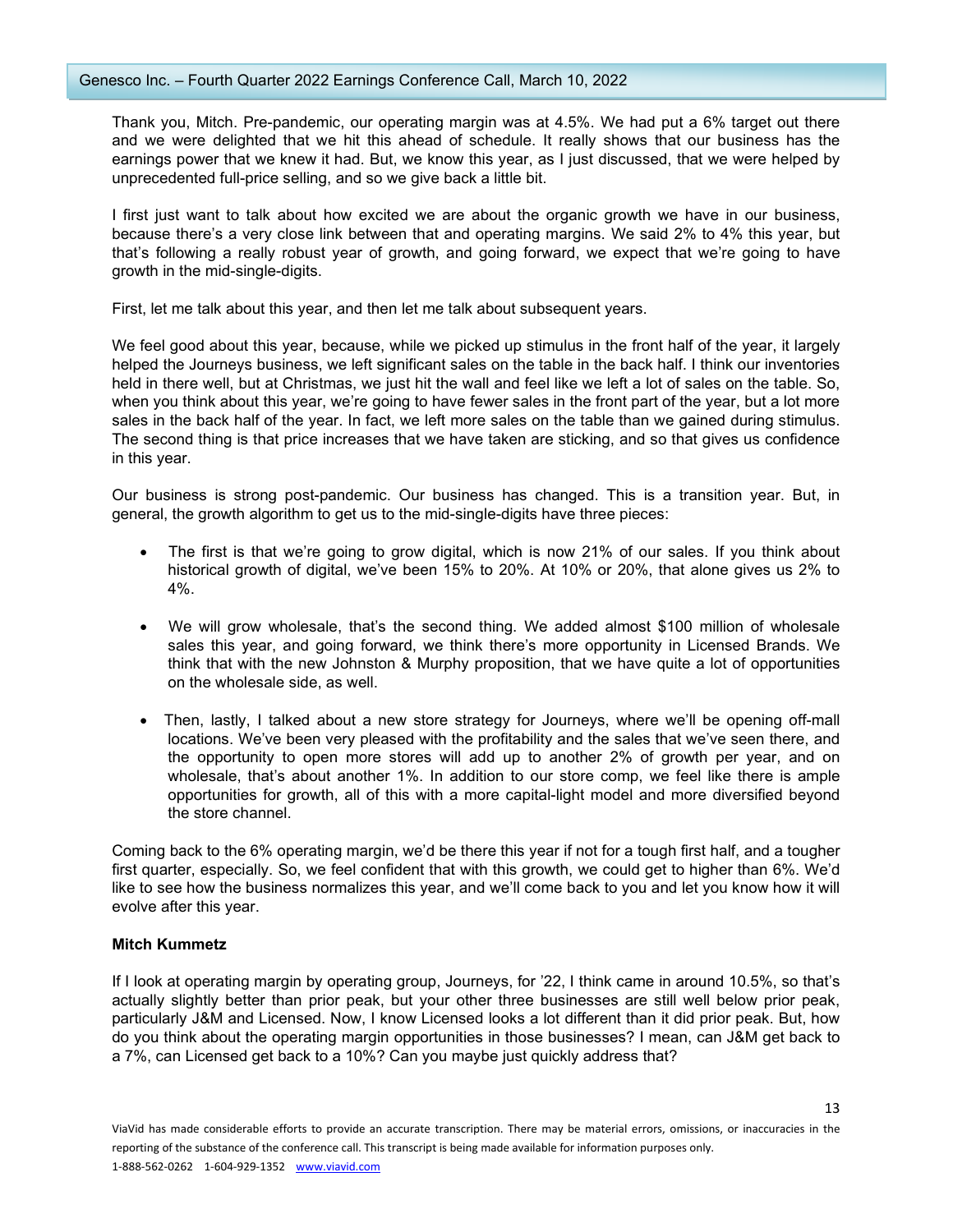#### **Mimi Vaughn**

Yes. So, going business-by-business, when you look at Johnston & Murphy, Johnston & Murphy's historical operating margins were actually 10%, and Brand margins are typically in the double-digit level. As we talked about, Johnston & Murphy's future being more wholesale-oriented and being more digital, then that allows us to lift operating margins beyond what we were able to achieve in the store channel. So, getting back to 10% certainly is achievable for Johnston & Murphy. This year is an investment year. As we are investing in casual product, we've been very pleased with the growth we've seen on casual, and we're investing in marketing. We've done a good job attracting the under-35-year-old customer, which is going to be key to lots of growth for the brand going forward.

On the Schuh front, Schuh benefited from a good amount of government aid last year, and we also had a number of rent concessions. That business also is stronger in the market, really taking advantage of its consolidation in the market, but we're going to have a catch-up year as we anniversary those one-time pickups. Schuh's operating margin, we do think that, as we are able to drive gross margins, as we're able to leverage overall SG&A, bring down rent expense, that we should get back to—our first step is to historically, we were achieving 5%, and there's nothing fundamentally different in that business versus the Journeys business that would prevent Schuh from getting to Journeys' operating margins.

Then, finally, Licensed Brands was way down this year by a good amount of logistics costs, and so we expect better margins for next year, really, to digest the sales that we had and achieve the earnings out of that business.

# **Thomas George**

Mitch, maybe just to summarize, Mitch, I mean, we're on a solid foundation here to generate 6%, and we've got opportunity to expand even further with the initiatives that Mimi's talked about. Business-bybusiness: Journeys is already a 10% type business; Schuh, in the long run, is going to be lower than Journeys, mainly because of real estate costs, because their gross margins are expanding; the Johnston & Murphy business is a more premium-priced, omnichannel vertical brand, that should be double-digits; and our Licensed Brands business is a wholesale, capital-light kind of business, with a lot of opportunity, and that should be a double-digit business, as well. On essential costs, we've done a good job, always keeping those below a 2% level. So, we've got a good opportunity to grow the 6% to even higher levels.

## **Operator**

Thank you. Our next question comes from the line of Corey Tarlowe with Jefferies. Please proceed with your question.

## **Corey Tarlowe**

Good morning, and thank you for taking my questions. You mentioned this year would be an investment year in Johnston & Murphy, particularly in casual styles. What I'm wondering is have you witnessed any improvement in dress as COVID cases have come down and restrictions have been eased?

## **Mimi Vaughn**

It's interesting that you ask that, Corey, and, yes, we have seen improvement in dress. In fact, we have typically dominated the dress category. But, what we're seeing is that we are viewing that to be just pentup demand for events and for people who perhaps have looked at their shoes and say, "I really need a new pair of dress shoes." We actually don't think that there is a trend back into dress. Our J&M customer is in a good place, they've been saving a lot, they got used to comfort, and once you experience comfort,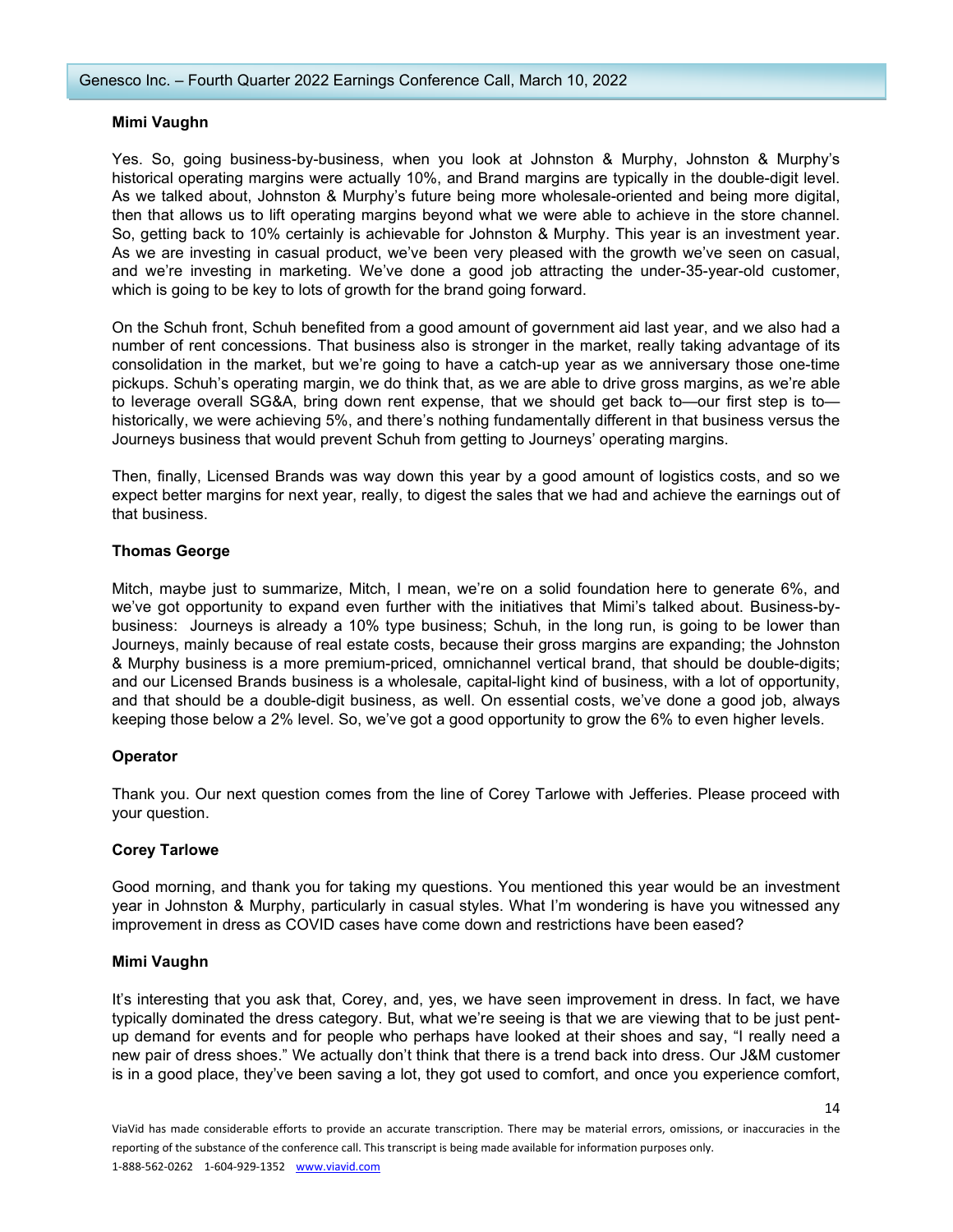you really never go back. We've got an opportunity here, or the pandemic gave us a change to reimagine Johnston & Murphy, from a product point of view, and the work that we're doing is really paying off. We've pivoted harder into comfort and casual, that category has grown more. The proof point of what we're doing is working is really the strong sell-through of our spring and our fall lines. In November, we were up above our pre-pandemic levels in sales, driven by casual product, but simply ran out of product. We're investing even more in products this year, more in casual, we'll continue to sell dress, along with that, and our apparel and accessories business has been fantastic, it's now 40% of our business. So, the prospects to double the size of the brand again, like we did coming out of the Great Recession, we would think is very much within our grasp.

# **Corey Tarlowe**

That's great. Then, with regard to the full year gross margin outlook, can you unpack how we should be thinking about the guidance, particularly as it relates to freight? I believe the gross margin is guided down 40 to 50 basis points. Then, can you just discuss plans in place to offset this headwind and other inflationary pressures that you're witnessing?

## **Thomas George**

Yes, to give you a little bit of insight on the down 40 to 50 basis points, as Mimi mentioned, most of—a lot of that is related to the fact that this year, Fiscal Year '22, which was such a promotional—lack of promotional environment, that we just really don't think is sustainable going forward. Most of the pressure on the gross margin is going to be in the Q2 and Q4 periods, because those are the normal periods where you have most mark-downs.

On the freight and logistics side, we do have pressure in the first quarter of additional freight and logistics costs of about \$10 million in the first quarter this year, that is putting pressure on the first quarter. Then, the second quarter, there's an additional \$6 million to \$7 million in the second quarter. So, that puts a lot of pressure on the gross margin in the first half.

What we're doing, from a mitigation point of view, is we're continuing to monitor the market, continuing to look at our current freight and logistics contracts, all the way from surface, as well as our container cost contracts, and continuing to look at ways to be creative from that perspective, and continuing to look at potential alternatives, other methods of surface transportation, as well as other methods of transportation. Obviously, that's high priority and we're continuing to work on that pretty much 24/7, to see what we can do to mitigate the risk of—additional risk of these costs.

# **Corey Tarlowe**

That's great, and if I could just sneak one more in. Can you maybe unpack what's embedded in the 2% to 4% revenue growth outlook, with stores expected to be, I think, down slightly, and square footage to be done 1%?

## **Thomas George**

Yes, I'll give you some perspective on that, Corey. From a total year perspective, relative to Fiscal Year '22, I think that's the best way to do that, we actually in the end, although we've got some lower stores, lower amount of stores, we expect some growth in the store channel, driven by a couple things. One of them, assuming—and it's a reality, not an assumption now, is the Schuh business, all their stores are assuming to be open now, so we'll see some good growth in the store channel from the Schuh business, and some growth in the J&M business, as we get more inventory, and even though there's some fewer stores, there are some new store openings with Journeys and we'll see some growth in their stores, as